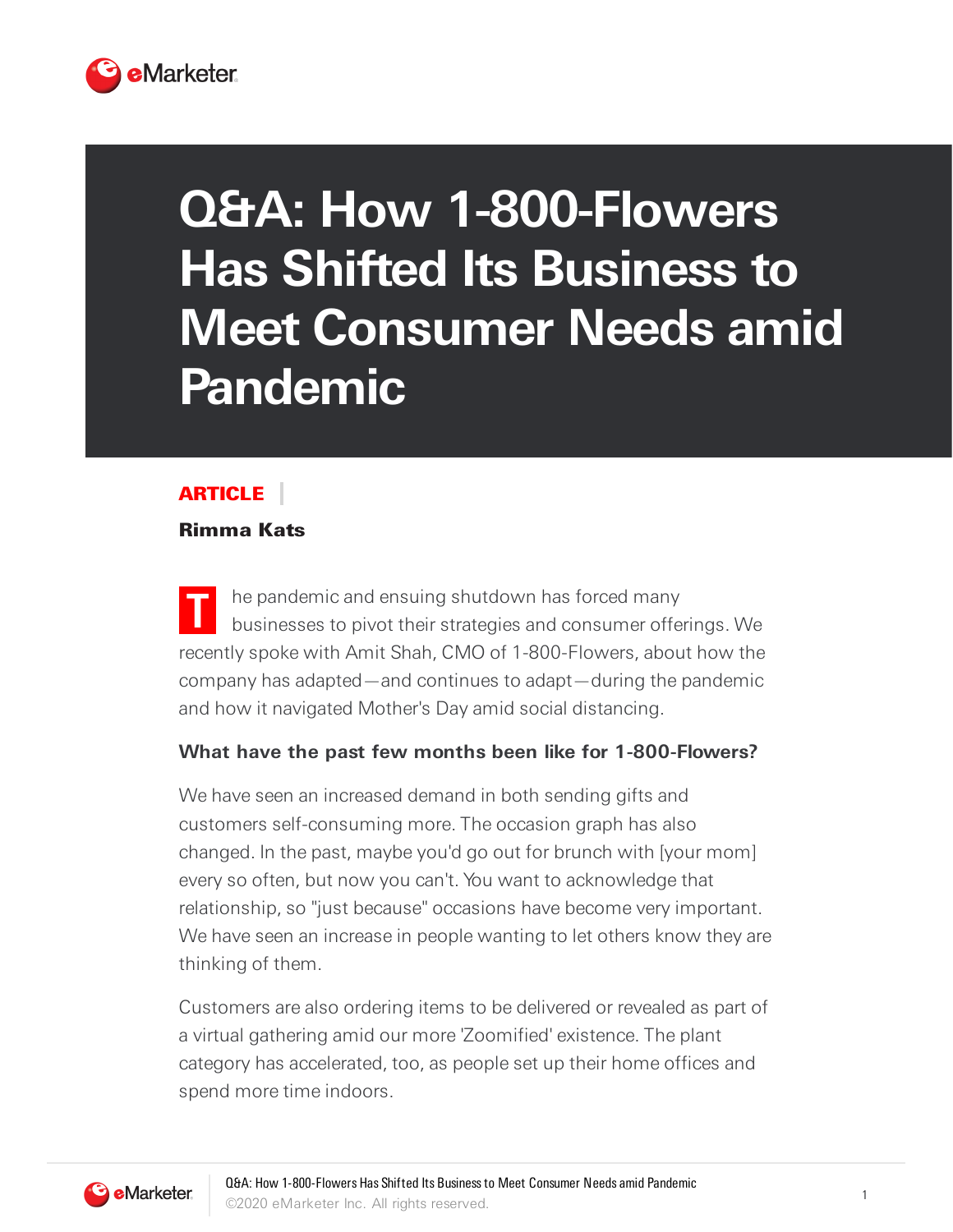Additionally, we have been sending customers notes to check in and share tips on how to stay connected with their friends, family and coworkers during this difficult time. These are not marketing messages; there's no link to buy something. We understand the power of connection and expression.

#### **How have you connected with customers during this time?**

Our philosophy has always been to be where our customers are, and many have embraced social media. Whether it's Facebook, Twitter or Instagram, there has been a deeper level of engagement, and then an amplified level of the audience engaging with us during this time. Right now, people are looking for a beacon of understanding, relationships, motivation and something of substance.

## **Can you tell me about your new initiative, Connection Communities?**

Connection Communities is focused on engaging with customers and helping them build relationships, share with others, express and celebrate. We teamed up with an app on iOS called Wisdo. Connection Communities is a free, peer-to-peer support network that allows members to seek guidance and deal with some of the vexing [issues] around the pandemic, including self-care and loneliness. Two in five Americans say they feel relationships are not meaningful, or they are isolated. As an engagement company, it was very important to amplify our involvement in how customers can feel connected.

So our first foray in this—and we will have many more as the year progresses—is creating eight communities about everything from the coronavirus to self-care to coping with loss. Community members can meet people who are going through similar circumstances. It gives them a place to feel more connected and ties back to our mission—if people feel more connected, and we can help with those connections, it leads to better human expression.

### **How did you navigate Mother's Day this year?**

We've been doing this for more than 40 years; it's our biggest occasion. So, we spend a lot of time making sure our supply chain and network can support this increase in demand.